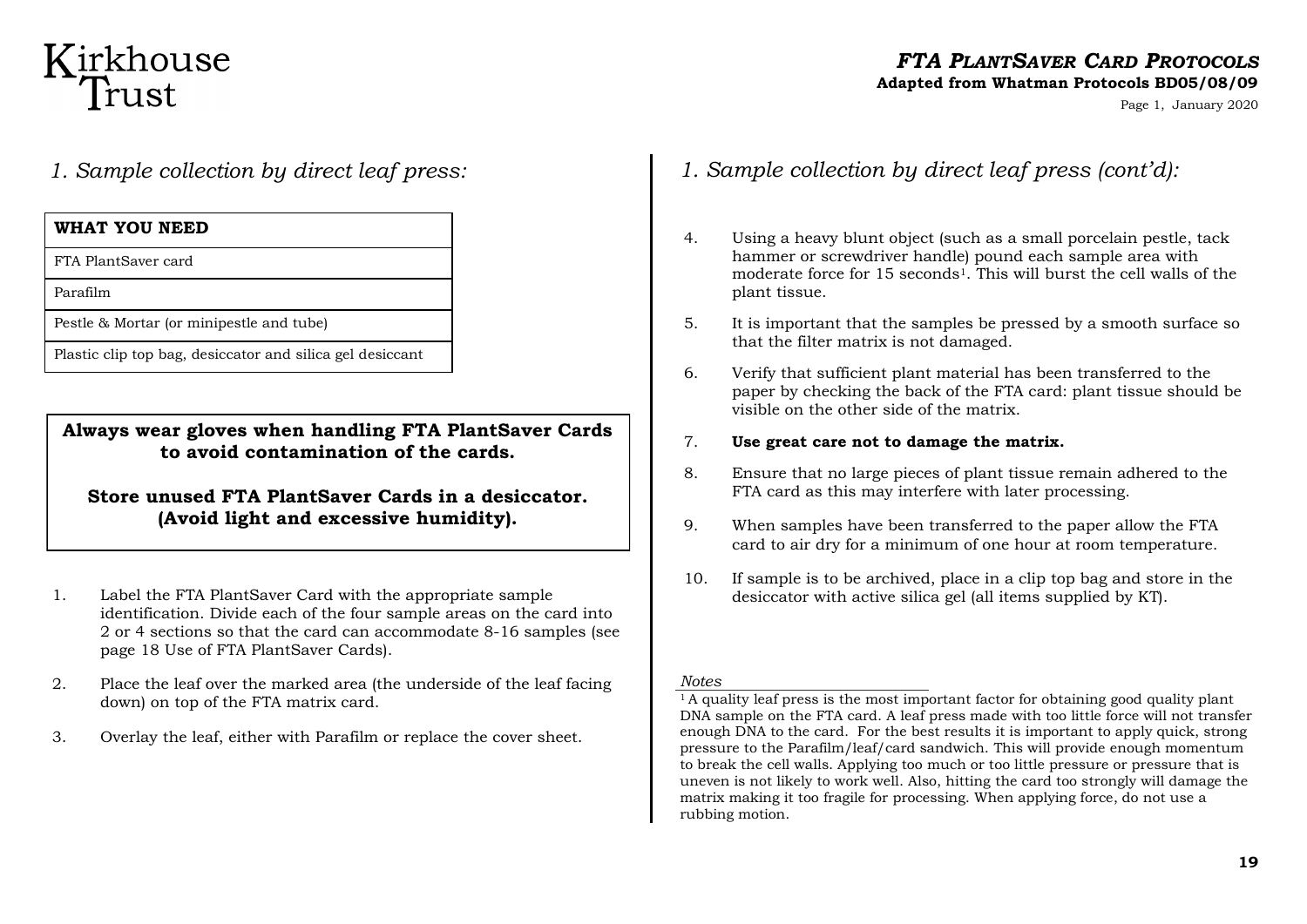## Kirkhouse<br>Trust

#### *FTA PLANTSAVER CARD PROTOCOLS* **Adapted from Whatman Protocols BD05/08/09**

Page 2, January 2020

### *2. Sample collection of plant homogenate:*

| WHAT YOU NEED                                              |
|------------------------------------------------------------|
| FTA PlantSaver card                                        |
| Parafilm                                                   |
| Pestle & Mortar (or minipestle and tube)                   |
| Phosphate-buffered Saline (PBS) buffer                     |
| Plastic clip top bag, desiccator, and silica gel desiccant |

- 1. Label the FTA PlantSaver card with the appropriate sample identification.
- 2. Use a minimum of 10 mg of young plant tissue. Add 1 part plant tissue to 5 parts PBS and using a mortar and pestle grind leaf material to a smooth homogenate (if preferred use a micropestle and microfuge tube). The ratio of 1 part plant material and 5 parts PBS is critical for good results. [For soybean and some species of cereal it may be necessary to add dithiothreitol (DTT) to improve the amount of DNA that binds to the FTA].
- 3. Apply the homogenate to the FTA PlantSaver card matrix inside the marked circle using a wide mouth pipette or a pipette tip that has been cut to give a 1.5 to 2.0 mm opening (the sample will likely be too viscous to use pipette tips with narrow openings). Allow the sample to air dry on the FTA card for a minimum of 2 hours at room temperature.
- 4. If all of the plant tissue cannot be homogenised completely, the semi -homogenised tissue can be pressed against the card and then discarded.
- 5. If the sample is to be archived, place in a clip-top bag or store in a desiccator with active silica gel (all items supplied by KT).

## *3. Removing a sample disc from an FTA Card for analysis:*

| WHAT YOU NEED                |
|------------------------------|
| FTA PlantSaver card          |
| Harris 2 mm punch or similar |
| Cutting mat                  |

- 1. To prevent carry-over between samples, always ensure that the sample applied is dry before taking a punch.
- 2. Place the FTA PlantSaver card on a cutting mat. For cards with outer paper layers, ensure that the mat is directly beneath the FTA card with no paper layer in between.
- 3. Place the tip of the coring punch, e.g. a Harris 2 mm micropunch, over the area to be sampled. Do NOT depress the ejection plunger at this time.
- 4. Press down firmly on barrel of the coring device and twist one quarter turn to cut the disc out of the card.
- 5. Once the disc is in the corer, transfer the disc to the desired PCR tube or tray by depressing the ejection plunger and ejecting the disc.
- 6. Care should be taken when handling the dry FTA discs because the static charge that can develop on some plastic labware can cause the disc to be ejected from the tubes and adhere to other surfaces.
- 7. In order to ensure there is no cross-contamination between samples, the coring device can be cleaned using one of the two methods described below. Use the method which fits best your laboratory workflow.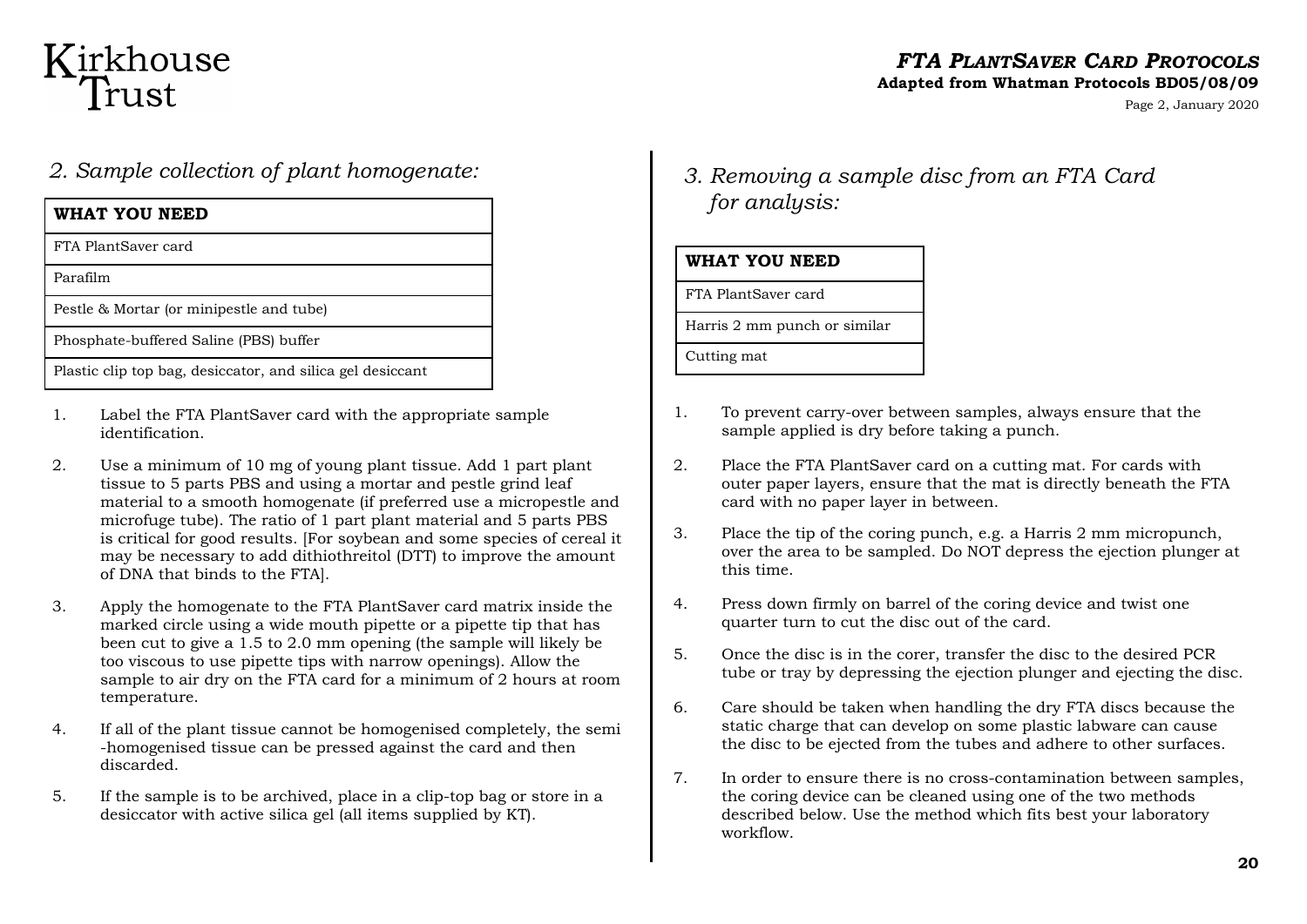## Kirkhouse Trust

## *FTA PLANTSAVER CARD PROTOCOLS*

### **Adapted from Whatman Protocols BD05/08/09**

Page 3, January 2020

- *4. Cleaning the corer tip:*
- 1. Rinse the tip with ethanol between samples and dry with a sterile wipe.

#### **OR**

2. Take one punch from blank filter paper or an unspotted area of the FTA PlantSaver Card between samples.

### *5. Preparing the FTA for DNA analysis:*

#### **WHAT YOU NEED**

FTA Purification Reagent - TE buffer pH 8 1X with 1% Triton X

Microfuge tubes

TE-1 pH 8.0 buffer

- 1. Take a sample disc from the dried spot (follow the instructions in Protocol 3, Page 20). For plant samples, a 2 mm disc is recommended.
- 2. Place disc in a 0.5 mL or 1.5 mL micro-centrifuge tube.
- 3. Add 200 μL of FTA Purification Reagent to the tube.
- 4. Incubate for 5 minutes at room temperature with moderate manual mixing.
- *5. Preparing the FTA for DNA analysis (cont'd):*
- 5. Remove and discard the used FTA Purification Reagent with a pipette.
- 6. Repeat steps 3-5 once, for a total of 2 washes with FTA Purification Reagent.
- 7. At this stage the FTA disc should be white (i.e. no chlorophyll). If the disc is still very green, repeat steps 3-5 with an additional FTA Reagent wash.
- 8. Add 200 µL of TE<sup>-1</sup> Buffer (10 mM Tris-HCl, 0.1 mM EDTA, pH 8.0).
- 9. Incubate for 5 minutes at room temperature.
- 10. Remove and discard all used TE-1 Buffer with a pipette.
- 11. Repeat steps 8-10 once for a total of 2 washes with TE-1 Buffer.
- 12. Ensure that all the liquid has been removed before performing analysis. The disc maybe allowed to dry1.

#### *Notes:*

<sup>&</sup>lt;sup>1</sup>It is recommended that analysis be conducted within 3 hours of the disc washing. If this is not possible, the punch can be stored at  $4^{\circ}$ C or  $-20^{\circ}$ C in a dark environment for up to 1 week.